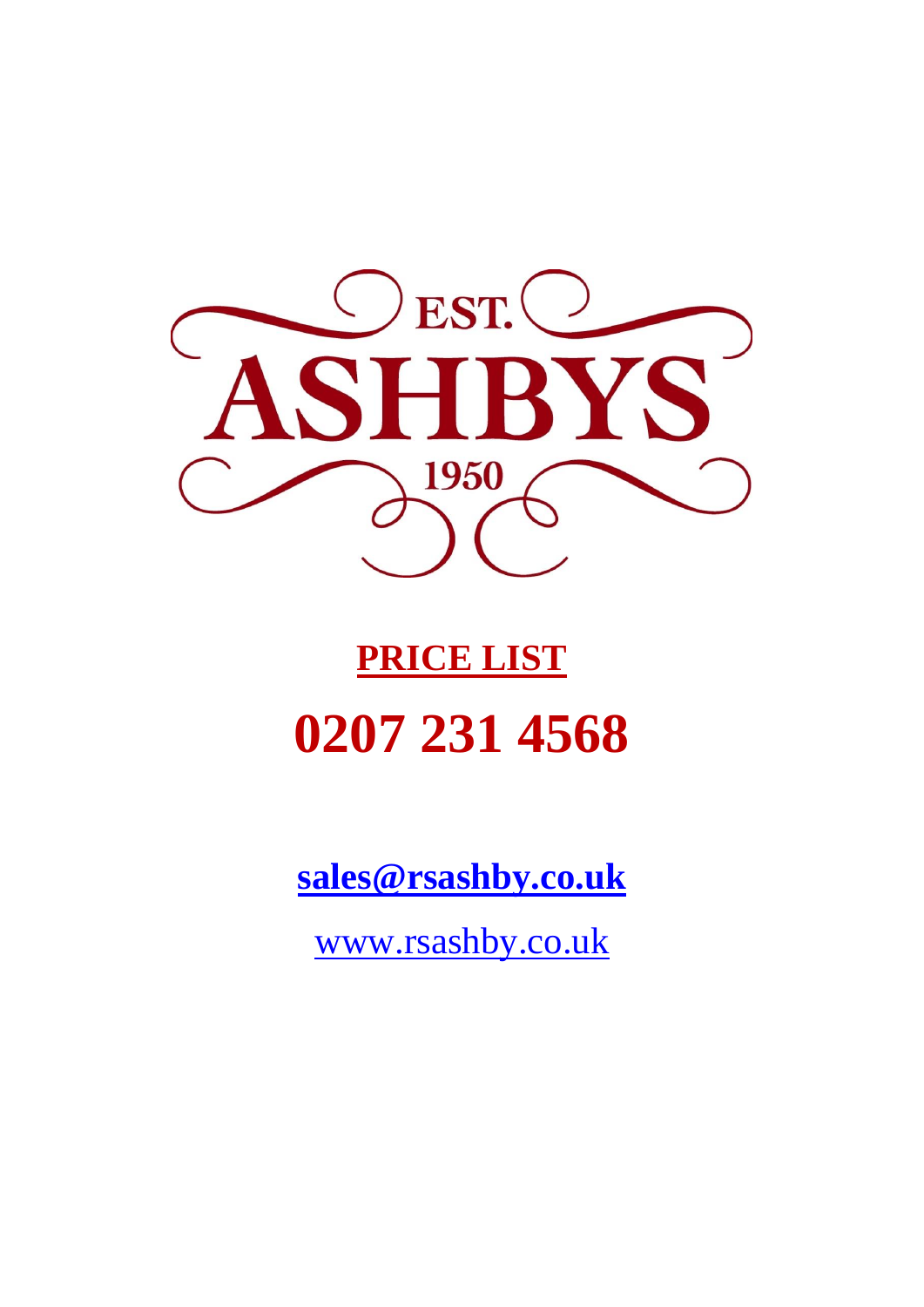## **ALL PRICES ARE PER 1Kg UNLESS OTHERWISE STATED:**

| <b>POULTRY:</b><br><b>CHICKEN:</b>                 |          |             |               |
|----------------------------------------------------|----------|-------------|---------------|
| <b>CHICKENS</b>                                    | $1.8$ Kg |             | 3.00          |
| <b>CHICKENS</b>                                    | $2.5$ Kg |             | 3.58          |
| <b>LEGS</b>                                        |          |             | 2.07          |
| <b>THIGHS</b>                                      |          |             | 2.86          |
| <b>DRUMSTICKS</b>                                  |          |             | 2.86          |
|                                                    |          |             |               |
| <b>FILLET</b>                                      |          |             | 4.86          |
| <b>CROWNS</b>                                      |          |             | 4.08          |
| <b>SUPREME SKIN ON</b>                             |          | <b>EACH</b> | 1.57          |
| <b>DICED FILLETS</b>                               |          |             | 4.86          |
| <b>DICED THIGHS</b>                                |          |             | 4.22          |
| DICED MIXED (50/50)                                |          |             | 4.65          |
| <b>BONES</b>                                       |          |             | 1.50          |
| <b>WINGLETS</b>                                    |          |             | 2.86          |
| <b>FRESH LIVERS</b>                                |          | 1kg TUB     | 3.36          |
| <b>CORN FED CHICKENS</b>                           |          |             | 3.72          |
| <b>CORN FED SUPREME</b>                            |          | <b>EACH</b> | 1.72          |
| <b>CORN FED THIGHS</b>                             |          |             | 3.58          |
| <b>CORN FED LEGS</b>                               |          |             | 3.58          |
| <b>CORN FED FREE RANGE CHICKEN</b>                 |          |             | 5.65          |
| <b>TURKEY:</b><br>Grove Smith's Award Winning Tur- |          |             |               |
| key's                                              |          |             |               |
| <b>HEN TURKEY</b>                                  |          |             | 7.87          |
| <b>TURKEY BUTTERFLY ENGLISH</b>                    |          |             | 6.01<br>10.01 |
| <b>TURKEY CROWN</b>                                |          |             |               |
| <b>TURKEY THIGH</b>                                |          |             | 5.01<br>7.01  |
| <b>DICED BREAST</b>                                |          |             |               |
| <b>DICED LEG/THIGH</b>                             |          |             | 5.15          |
| <b>DICED MIXED</b>                                 |          |             | 6.44          |
| <b>TURKEY ESCALOPE</b>                             |          |             | 7.01          |
| <b>BONES</b>                                       |          |             | 1.50          |
| DUCK:                                              |          |             |               |
| <b>GRESSINGHAM DUCKS</b>                           |          |             | 6.44          |
| <b>FEMALE MAGRET</b>                               |          | 200-220g    | 12.44         |
| <b>MALE MAGRET</b>                                 |          | 350-400g    | 12.80         |
| <b>GRESSINGHAM MAGRET</b>                          |          |             | 19.31         |
| <b>GRESSINGHAM LEGS</b>                            |          |             | 8.29          |
| <b>DUCK LEGS</b>                                   |          |             | 5.65          |
| <b>DUCK FAT TUB</b>                                |          | EACH        | 12.87         |
| <b>DUCK CONFIT LEGS</b>                            |          |             | 10.73         |
| <b>DUCK LIVER</b>                                  |          |             | 5.65          |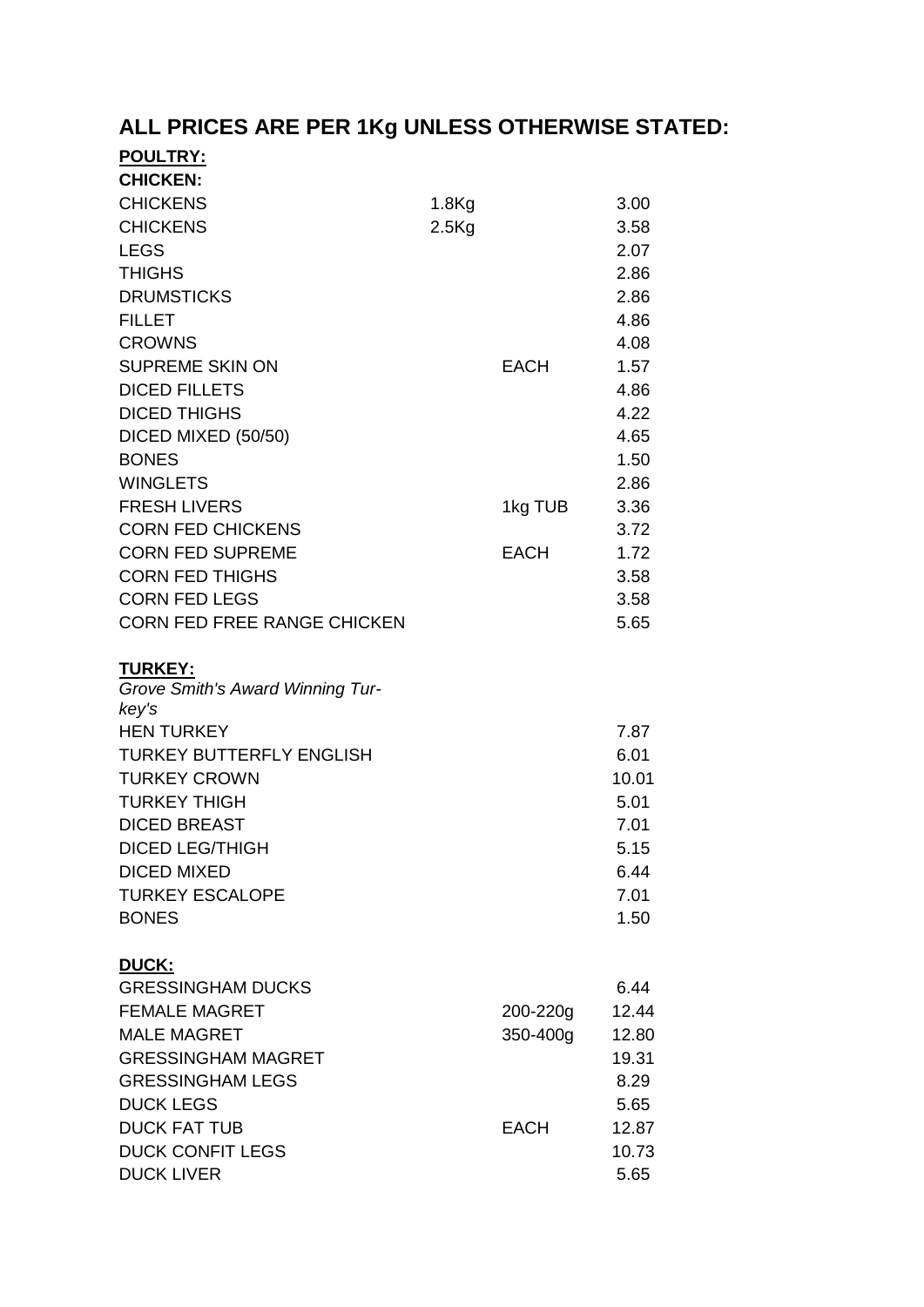| <b>OTHER POULTRY</b>       |             |       |
|----------------------------|-------------|-------|
| <b>POUSSIN</b>             | <b>EACH</b> | 2.65  |
| POULET NOIR                |             | 5.86  |
| <b>SMOKED SUPREME</b>      |             | 13.94 |
| <b>SMOKED MAGRET</b>       |             | 22.17 |
| <b>G/FOWL</b>              |             | 5.65  |
| <b>G/FOWL SUPREME</b>      | <b>EACH</b> | 2.79  |
| <b>SMOKED CHICKEN</b>      |             | 4.15  |
| <b>FRESH RABBIT</b>        |             | 8.94  |
| <b>TIN FOIE GRAS</b>       |             | 14.73 |
| <b>DUCK FOIE GRAS</b>      |             | 45.76 |
| <b>QUAIL OVEN READY</b>    | EACH        | 2.15  |
| <b>QUAIL BONELESS</b>      | EACH        | 2.57  |
| <b>GOOSE BREAST</b>        |             | 19.31 |
| GOOSE FAT (1kg TUB)        | <b>EACH</b> | 7.08  |
| <b>GAME - SEASONAL:</b>    |             |       |
| <b>PHEASANTS</b>           | <b>EACH</b> | 5.01  |
| <b>PARTRIDGE (RED LEG)</b> |             | 4.15  |
| <b>GROUSE</b>              |             | 10.73 |
| <b>MALLARD OVEN READY</b>  | EACH        | 7.08  |
| PARTRIDGES RED OVEN READY  | EACH        | 4.15  |
| PIGEONS OVEN READY         | EACH        | 2.50  |
| <b>PIGEON BREAST</b>       | EACH        | 1.36  |
| <b>SQUAB PIGEON</b>        | <b>EACH</b> | 7.87  |
| <b>LAMB - ENGLISH:</b>     |             |       |
| <b>BEST END/RACKS</b>      |             | 12.16 |
| <b>BONELESS CHUMP</b>      |             | 14.01 |
| <b>BREAST</b>              |             | 6.08  |
| <b>CANNONS (NETT)</b>      |             | 18.59 |
| <b>CHUMP CHOP</b>          |             | 12.87 |
| <b>DICED LEG</b>           |             | 14.01 |
| <b>LEGS</b>                |             | 11.44 |
| <b>LOIN CHOP</b>           |             | 9.72  |
| LOIN/SADDLE                |             | 8.29  |
| <b>MID NECK FILLET</b>     |             | 15.02 |
| <b>MINCE LEG LAMB</b>      |             | 9.94  |
| MINCE 85vl                 |             | 7.01  |
| <b>PADS</b>                |             | 27.89 |
| <b>SHANKS</b>              |             | 13.37 |
| <b>SHOULDER</b>            |             | 11.44 |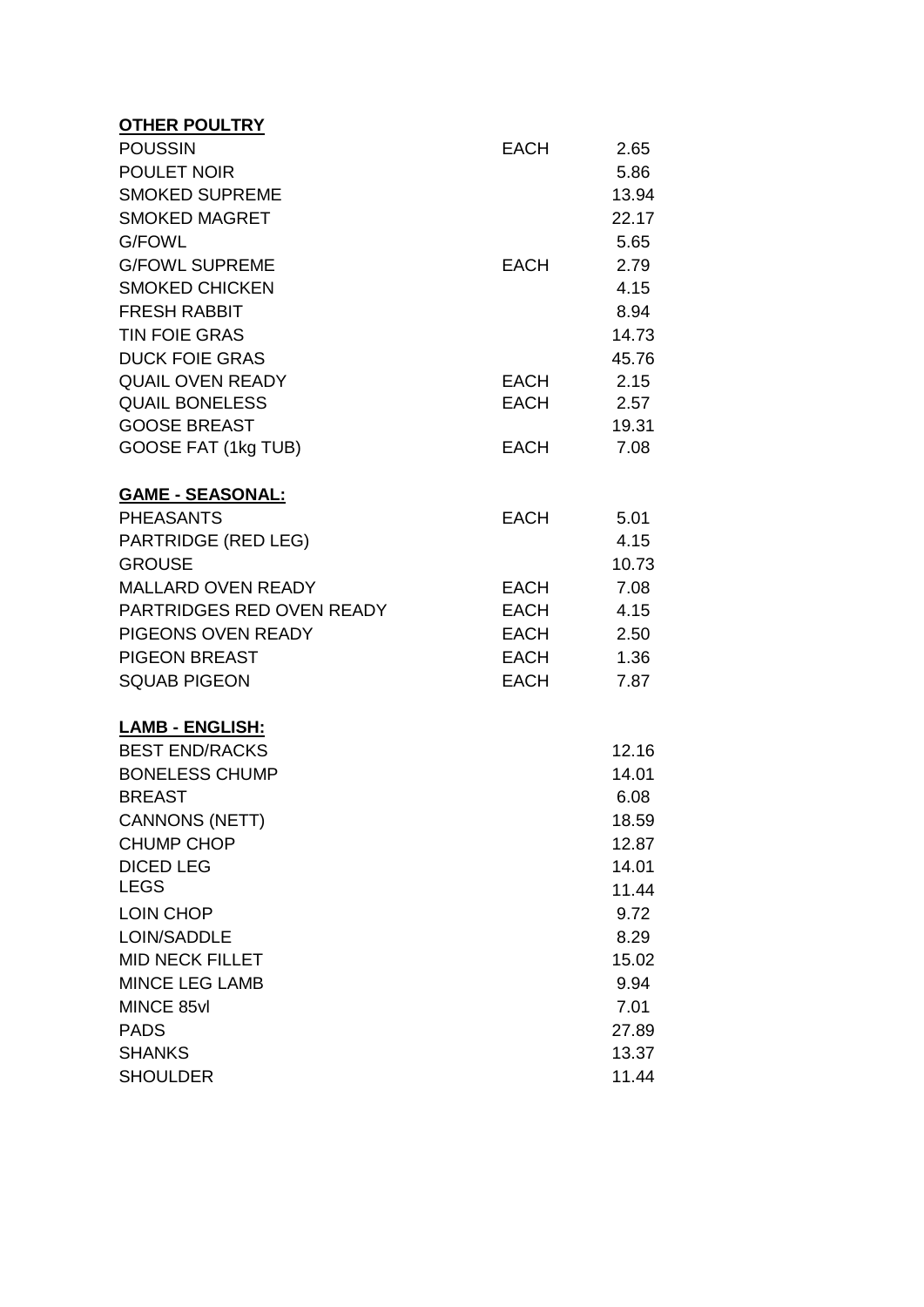#### **LAMB/GOAT - IMPORTED**

| New Zealand/Australian/Spanish |           |       |
|--------------------------------|-----------|-------|
| <b>DICED LEG</b>               |           | 10.01 |
| <b>MINCE LEG LAMB</b>          |           | 10.01 |
| <b>SHANKS</b>                  |           | 8.87  |
| <b>DICED GOAT MEAT</b>         |           | 8.58  |
| WHOLE GOAT (by 8)              |           | 7.15  |
| <b>PORK:</b>                   |           |       |
| <b>BABY BACK RIBS</b>          |           | 6.15  |
| <b>BELLY</b>                   |           | 6.44  |
| <b>CHINESE SPARE RIB</b>       |           | 5.01  |
| <b>CHOPS</b>                   |           | 6.44  |
| <b>COLLAR STEAKS</b>           |           | 5.51  |
| <b>DICED SHOULDER</b>          |           | 5.15  |
| <b>ESCALOPE</b>                |           | 6.29  |
| <b>LEGS</b>                    |           | 2.72  |
| <b>LOIN STEAKS</b>             |           | 5.29  |
| <b>LOINS</b>                   |           | 4.22  |
| <b>MINCE</b>                   |           | 5.15  |
| <b>NECK END ON BONE</b>        |           | 3.43  |
| <b>PIGS CHEEK</b>              |           | 7.88  |
| <b>SHOULDER BONELESS</b>       |           | 5.15  |
| <b>SPARE RIB CHOP</b>          |           | 5.29  |
| <b>STRIPLOIN</b>               |           | 5.23  |
| <b>TENERLOIN</b>               |           | 5.25  |
| <b>TROTTER</b>                 |           | 2.72  |
| <b>BEEF UK/SCOTCH:</b>         |           |       |
| <b>BAVETTE</b>                 |           | 11.73 |
| BEFF OLIVES                    |           | 9.44  |
| <b>DICED CHUCK STEAK</b>       |           | 6.29  |
| <b>FEATHERBLADE</b>            |           | 7.87  |
| <b>WHOLE FILLET</b>            | $2.8$ Kg+ | 27.17 |
| <b>FILLET TAILS</b>            |           | 17.88 |
| FORERIB (ON THE BONE)          |           | 14.30 |
| <b>FRESH BRISKET</b>           |           | 6.65  |

| DIVLD VEIUVA STLAN                     |           | U.ZJ  |
|----------------------------------------|-----------|-------|
| <b>FEATHERBLADE</b>                    |           | 7.87  |
| <b>WHOLE FILLET</b>                    | $2.8$ Kg+ | 27.17 |
| <b>FILLET TAILS</b>                    |           | 17.88 |
| FORERIB (ON THE BONE)                  |           | 14.30 |
| <b>FRESH BRISKET</b>                   |           | 6.65  |
| <b>MIDDLE CUT FIIIet/FILLET STEAKS</b> |           | 37.90 |
| MINCE 90% VL                           |           | 4.93  |
| <b>OX CHEEK</b>                        |           | 12.87 |
| <b>OX TAIL</b>                         |           | 8.72  |
| <b>ROLLED RIB/RIBEYE STEAKS</b>        |           | 20.02 |
| <b>RUMP/RUMP STEAKS</b>                |           | 9.72  |
| <b>SALT BRISKET</b>                    |           | 12.16 |
| <b>SHORT RIBS</b>                      |           | 6.94  |
| SIRLOIN (ON THE BONE)                  |           | 15.44 |
|                                        |           |       |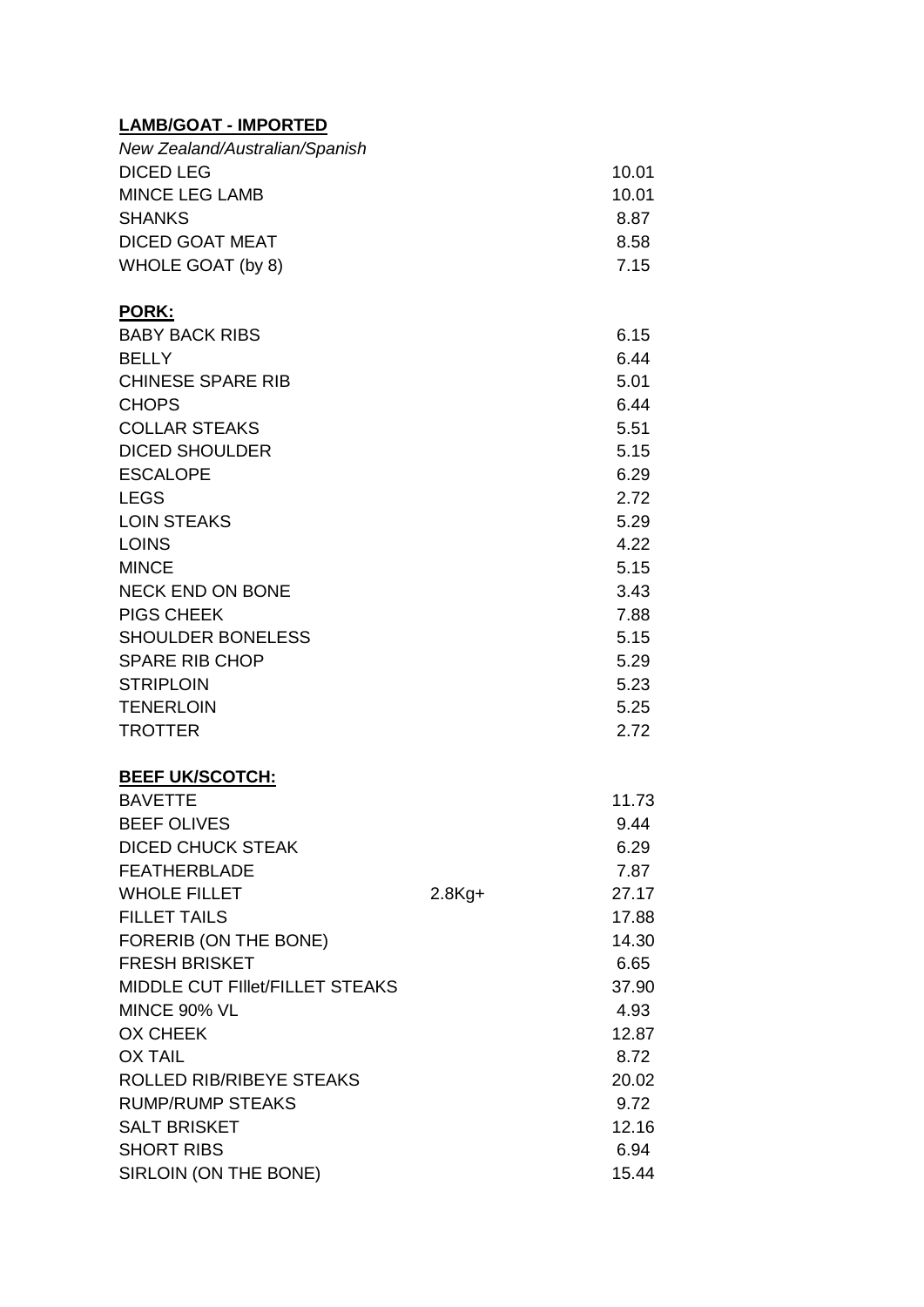| STRIPLOIN 6-7kg           | 15.73 |
|---------------------------|-------|
| <b>SIRLOIN STEAKS</b>     | 15.73 |
| <b>TOP RUMP STROG</b>     | 9.44  |
| <b>TOPSIDE</b>            | 8.29  |
| VEAL:                     |       |
| Rose or Dutch             |       |
| <b>LOIN</b>               | 13.56 |
| <b>STRIPLOIN</b>          | 22.31 |
| <b>CHOP</b>               | 22.31 |
| <b>FILLET HASS</b>        | 26.88 |
| PIE VEAL (TOP RUMP)       | 9.30  |
| <b>ESCALOPE (TOPSIDE)</b> | 27.89 |
| <b>CUSHION</b>            | 14.01 |
| TOP RUMP                  | 10.58 |

| <b>000 - 11</b>    | .     |
|--------------------|-------|
| <b>TOP RUMP</b>    | 10.58 |
| <b>MINCE</b>       | 10.58 |
| <b>CALF LIVER</b>  | 12.58 |
| <b>BONES</b>       | 1.07  |
| <b>BREADS</b>      | 41.18 |
| <b>CALF FEET</b>   | 1.36  |
| OSSO BUCCO         | 9.45  |
| <b>CALF KIDNEY</b> | 8.51  |
| <b>CALF CHEEK</b>  | 11.73 |

### **SAUSAGES:**

| All made fresh by Delenco, please allow 24 hours notice for specialist blends |               |      |
|-------------------------------------------------------------------------------|---------------|------|
| <b>CUMBERLAND SAUSAGE MEAT</b>                                                |               | 4.86 |
| <b>CUMBERLAND 4s/6s/8s</b>                                                    | 1.5kg PK      | 4.86 |
| <b>CUMBERLAND COCKTAILS</b>                                                   | 1kg PK 7.01   |      |
| <b>CUMBERLAND RINGS</b>                                                       | EACH          | 1.64 |
| PLAIN BEEF 4s/6s/8s                                                           | 1.5kg PK      | 4.60 |
| PORK & LEEK 4s/6s/8s                                                          | 1.5kg PK      | 4.86 |
| TOULOUSE 4s/6s/8s                                                             | 1.5kg PK 5.51 |      |
| PLAIN CHICKEN 4s/6s/8s                                                        | 1.5kg PK 5.51 |      |
| PLAIN TURKEY 4s/6s/8s                                                         | 1.5kg PK 5.51 |      |
| CHORIZO STYLE 4s/6s/8s                                                        | 1.5kg PK 5.51 |      |
| <b>ITALIAN STYLE 4s/6s/8s</b>                                                 | 1.5kg PK      | 5.51 |
|                                                                               |               |      |
| <b>Smithfield Market Selection</b>                                            |               |      |
| <b>BEEF AND GUINNESS</b>                                                      | 2.5kg PK      | 8.87 |
| <b>WILD BOAR AND APPLE</b>                                                    | 2.5kg PK      | 9.30 |
| <b>CHICKEN AND APRICOT</b>                                                    | 2.5kg PK      | 8.51 |
| <b>MERGUEZ CHIPOLATAS</b>                                                     | 2.5kg PK      | 8.87 |
| PORK AND CALVADOS                                                             | 2.5kg PK      | 8.51 |
| <b>LINCOLNSHIRE</b>                                                           | 2.5kg PK      | 8.51 |
| PORK WITH HONEY & MUSTARD                                                     | 2.5kg PK      | 8.51 |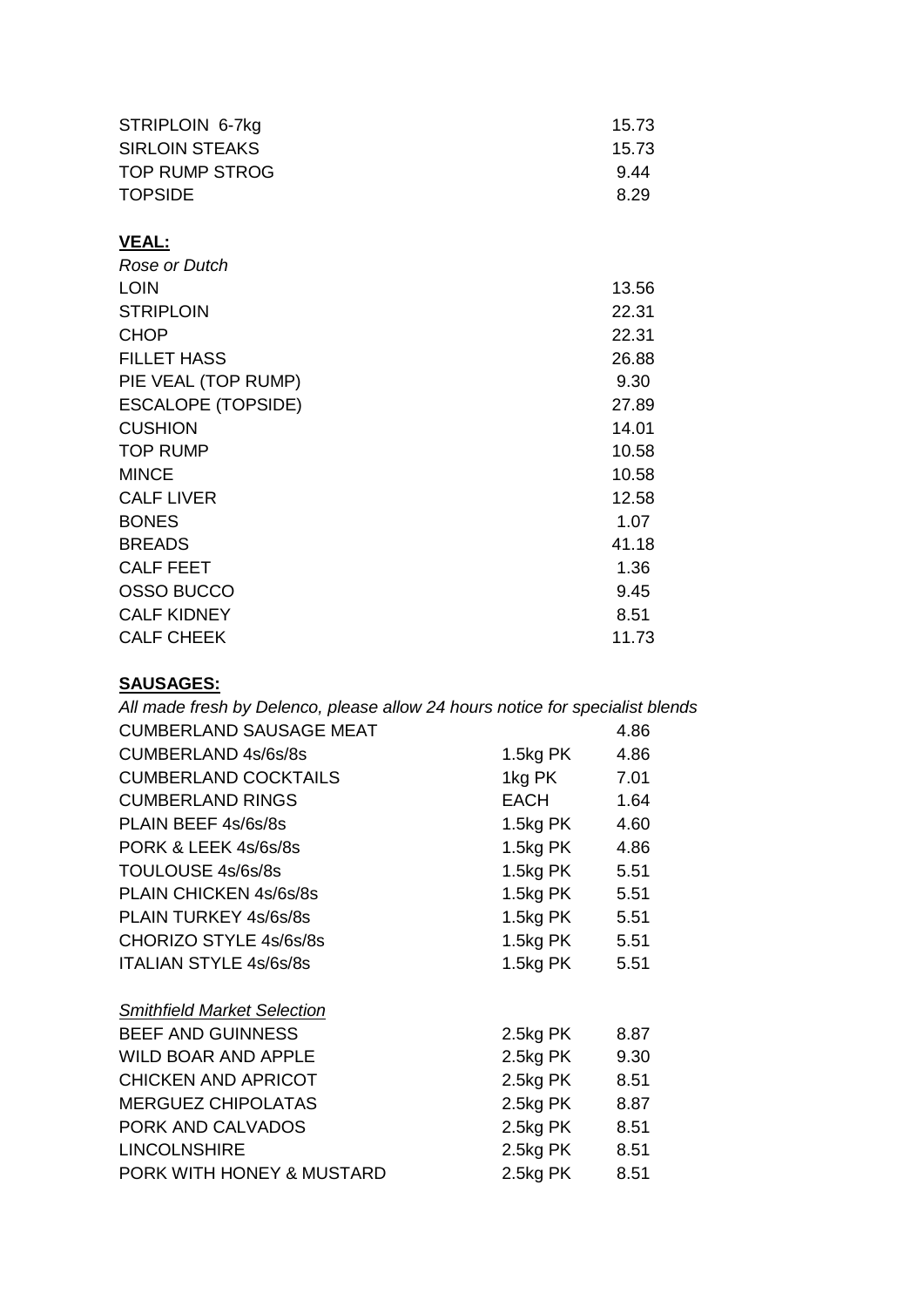| <b>TOULOUSE</b>                             |       | 2.5kg PK    | 8.87  |
|---------------------------------------------|-------|-------------|-------|
| <b>VENISON AND RED WINE</b>                 |       | 2.5kg PK    | 8.87  |
| <b>VEGETABLE</b>                            |       | 2.5kg PK    | 8.72  |
| <b>FRANKFURTERS</b>                         | 1.5kg |             | 10.73 |
| <b>NUDJA SAUSAGE</b>                        |       |             | 18.59 |
| <b>BRATWURST</b>                            | 1.5kg | PER PK      | 8.58  |
| <b>BAVARIAN</b>                             |       | PER PK      | 9.72  |
| <b>BACON: (All sliced unless specified)</b> |       |             |       |
| <b>BACON LOIN STEAKS</b>                    |       |             | 6.08  |
| DRY CURED SMOKED BACK                       |       | 1.5kg PK    | 8.87  |
| GAMMON STEAKS (170g/227g)                   |       |             | 9.30  |
| <b>GREEN BACK</b>                           |       | 2.27kg PK   | 5.29  |
| <b>GREEN GAMMON BLESS</b>                   |       |             | 6.44  |
| <b>GREEN STREAKY</b>                        |       | 2.27kg PK   | 7.44  |
| <b>KNUCKLES GREEN</b>                       |       |             | 3.15  |
| <b>KNUCKLES SMOKED</b>                      |       |             | 3.29  |
| <b>SMOKED BACK</b>                          |       | 2.27kg PK   | 6.01  |
| <b>SMOKED GAMMON BLESS</b>                  |       |             | 6.65  |
| <b>SMOKED STREAKY</b>                       |       | 2.27kg PK   | 7.44  |
| <b>BURGERS:</b>                             |       |             |       |
| <b>GOURMET BEEF BURGERS</b>                 | 160g  | EACH        | 1.72  |
| <b>GOURMET BEEF BURGERS</b>                 | 114g  | <b>EACH</b> | 1.04  |
| <b>OFFAL:</b>                               |       |             |       |
| <b>OX KIDNEY</b>                            |       |             | 3.15  |
| <b>OX HEART</b>                             |       |             | 1.72  |
| <b>OX LIVER</b>                             |       |             | 1.14  |
| <b>OX TONGUE</b>                            |       |             | 6.65  |
| <b>TRIPE</b>                                |       |             | 3.49  |
| <b>LAMB HEART</b>                           |       |             | 2.15  |
| <b>LAMB KIDNEY</b>                          |       |             | 6.58  |
| <b>LAMB LIVER</b>                           |       |             | 3.15  |
| <b>LAMB BREADS</b>                          |       |             | 11.37 |
| <b>PIG LIVER</b>                            |       |             | 1.57  |
| <b>PIG KIDNEY</b>                           |       |             | 1.29  |
| <b>CAUL FAT</b>                             |       |             | 2.15  |
| <b>VENISON:</b>                             |       |             |       |
| <b>DICED GAME MIX</b>                       |       |             | 9.94  |
| <b>SADDLE EYE</b>                           |       |             | 39.33 |
| <b>VENISON DICED</b>                        |       |             | 9.94  |
| <b>VENISON HAUNCH STEAKS</b>                |       | <b>EACH</b> | 6.01  |
| <b>VENISON HAUNCHES</b>                     |       |             | 11.15 |
| <b>VENISON SADDLES</b>                      |       |             | 17.16 |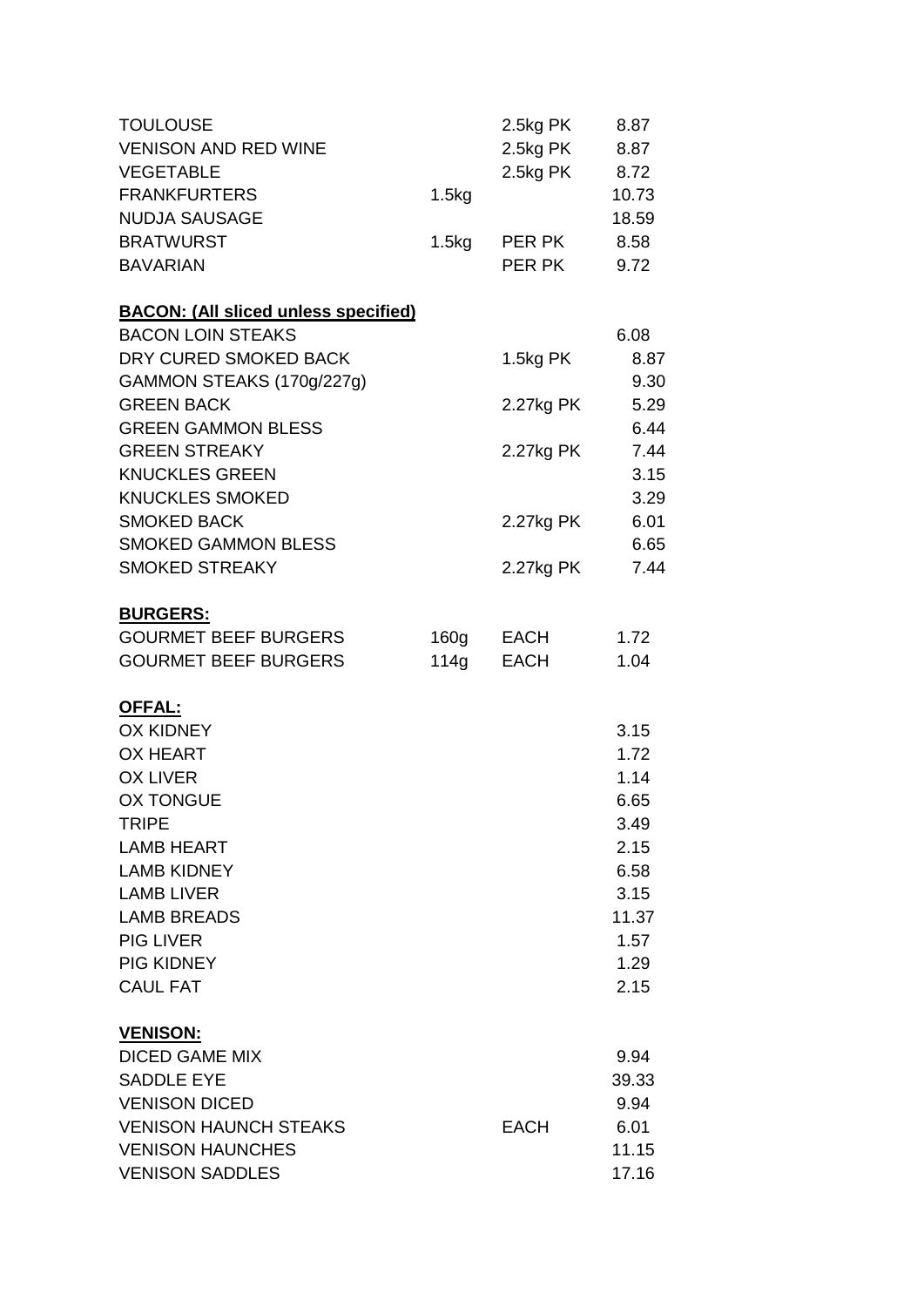#### **WILD BOAR:**

| <b>Imported Australian</b>        |       |
|-----------------------------------|-------|
| WILD BOAR CROSS SADDEL EYE FILLET | 26.46 |
| WILD BOAR CROSS SADDEL BONE IN    | 22.74 |
| <b>WILD BOAR HAUNCH BONELESS</b>  | 14.01 |
| W/BOAR CROSS SHLD B/R             | 13.16 |

| <b>SUNDRIES:</b>               |                  |             |       |
|--------------------------------|------------------|-------------|-------|
| <b>BACON LARDONS</b>           | 1kg              |             | 9.30  |
| <b>BALL OF STRING</b>          |                  | <b>EACH</b> | 8.58  |
| <b>BEEF DRIPPING</b>           |                  | <b>EACH</b> | 2.86  |
| <b>BLACK PUDDING RINGS</b>     | 450g             | <b>EACH</b> | 4.50  |
| <b>BLACK PUDDING STICKS</b>    | 1.1kg            | <b>EACH</b> | 4.50  |
| <b>CHESTNUTS</b>               |                  | PER PK      | 7.87  |
| <b>CHICKEN &amp; HAM PIE</b>   |                  | <b>EACH</b> | 22.02 |
| <b>CHORIZO COCKTAILS (2kg)</b> |                  |             | 9.30  |
| <b>DICED PANCETTA</b>          | 1kg              |             | 15.44 |
| FREE RANGE EGGS (PER DOZ)      |                  |             | 5.01  |
| FREEN RANGE EGGS (PER CASE)    |                  |             | 40.76 |
| <b>GALA PIE</b>                |                  | EACH        | 20.02 |
| <b>GAME PIE</b>                |                  | <b>EACH</b> | 22.88 |
| <b>GOOSE FAT</b>               | 1kg              | <b>EACH</b> | 7.00  |
| HAGGIS (1lb)                   |                  | <b>EACH</b> | 5.51  |
| <b>HAND-RAISED PORK PIES</b>   |                  | <b>EACH</b> | 1.72  |
| <b>HOUMUS</b>                  |                  | <b>EACH</b> | 6.01  |
| <b>ITALIAN LARDO</b>           |                  |             | 9.30  |
| <b>KEBAB STICKS</b>            |                  | <b>EACH</b> | 0.04  |
| <b>LESCURE BUTTER</b>          | 250 <sub>g</sub> | <b>EACH</b> | 3.12  |
| <b>NATURAL HOG CASINGS</b>     |                  | EACH        | 6.44  |
| PATES (1.7kg)                  |                  | <b>EACH</b> | 13.59 |
| <b>PIGS CAUL</b>               |                  |             | 3.86  |
| <b>SCOTCH EGGS</b>             |                  | x 12        | 10.73 |
| <b>TARAMASALATA</b>            |                  | <b>EACH</b> | 9.30  |
|                                |                  |             |       |

#### **COOKED/SLICED MEATS:**

*ALL SLICED UNLESS STATED*

| BRESAOLA (80g)         | PER PK | 4.65  |
|------------------------|--------|-------|
| <b>CHORIZO</b>         |        | 18.23 |
| CHORIZO SAUSAGES (1kg) |        | 12.44 |
| <b>COPPA</b>           |        | 26.03 |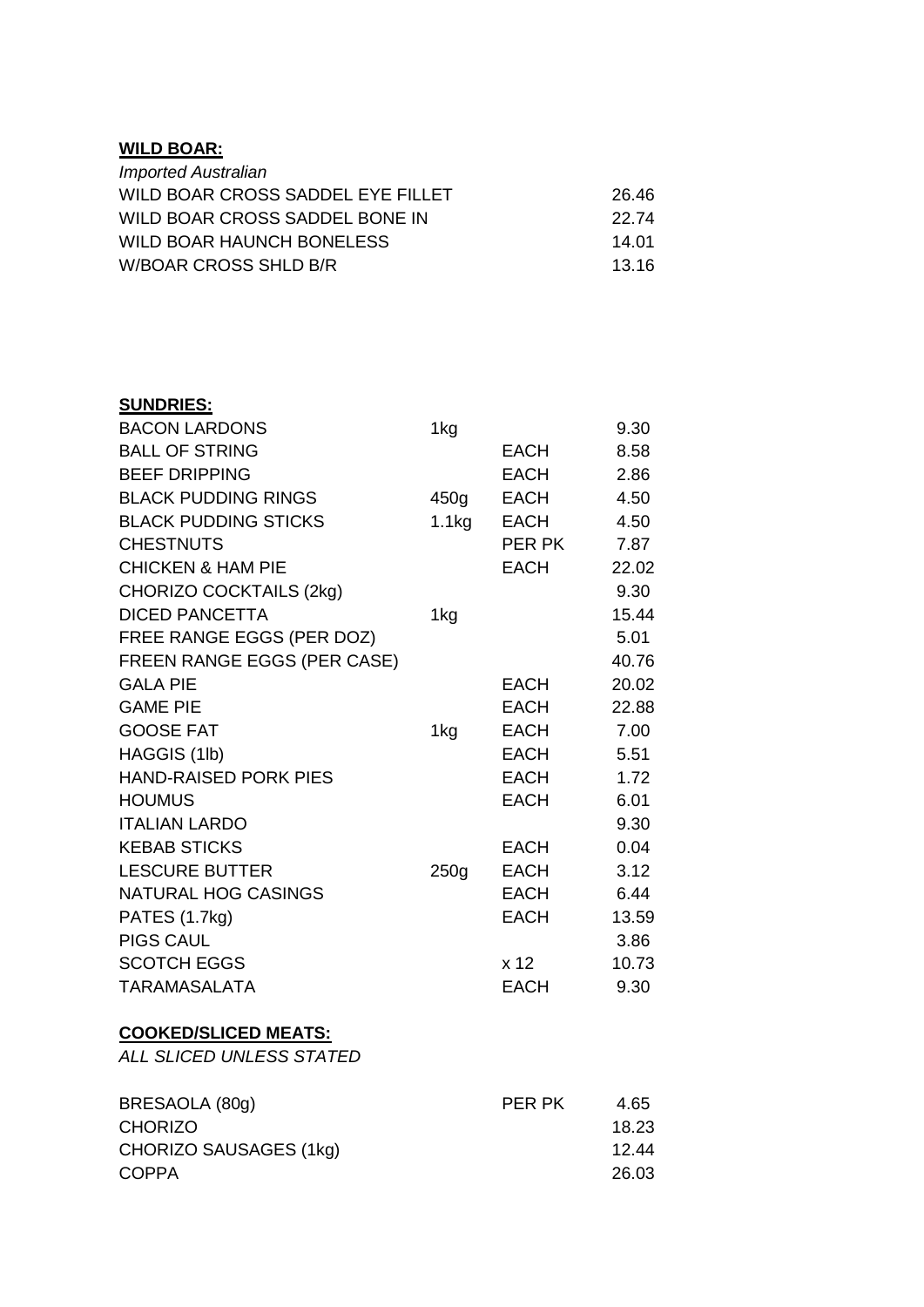| CORNED BEEF (2.72kg)          | PER TIN     | 25.74 |
|-------------------------------|-------------|-------|
| <b>DANISH SALAMI</b>          |             | 18.30 |
| <b>FRENCH SALAMI</b>          |             | 26.46 |
| <b>GARLIC SAUSAGE</b>         |             | 11.44 |
| <b>HICKORY SMOKED HAM</b>     |             | 11.51 |
| <b>HONEY ROASTED HAM</b>      |             | 11.51 |
| <b>IBERICO HAM</b>            | PER PK      | 6.94  |
| <b>KASSLER</b>                |             | 17.88 |
| <b>MILANO SALAMI</b>          |             | 18.23 |
| <b>MORTADELLA</b>             |             | 14.01 |
| <b>NAPOLI SALAMI</b>          |             | 20.02 |
| <b>OX TONGUE</b>              |             | 23.60 |
| <b>PANCHETTA</b>              |             | 25.03 |
| PARMA HAM WHOLE JOINT         |             | 17.52 |
| <b>PASTRAMI</b>               |             | 18.30 |
| PEPPER SALAMI                 |             | 17.88 |
| PEPPERONI (500g Pack)         | PER PK      | 6.86  |
| PROSCIUTTO HAM SLICED         |             | 28.53 |
| <b>SALT BEEF</b>              |             | 18.30 |
| <b>SAVALOYS</b>               | PER PK      | 17.52 |
| SERRANO HAM (250g)            | PER PK      | 6.94  |
| <b>SMOKED CHICKEN SUPREME</b> |             | 13.94 |
| <b>SMOKED MARGET</b>          |             | 21.88 |
| SMOKED SALMON (454g Packs)    | <b>EACH</b> | 14.30 |
| <b>SMOKED TURKEY</b>          |             | 18.30 |
| <b>SPECK HAM</b>              |             | 24.02 |
| TIN OF OXTONGUE               | EACH        | 40.04 |
| <b>TINNED DUCK FOIE GRAS</b>  | <b>EACH</b> | 14.30 |
| <b>TOPSIDE of ROAST BEEF</b>  |             | 28.60 |
| <b>TURKEY</b>                 |             | 18.30 |
| <b>TURKEY BACON (Halal)</b>   | PER PK      | 7.15  |
| <b>WHILTSHIRE CURED HAM</b>   |             | 11.87 |
| <b>WHOLE PANCETTA</b>         |             | 17.88 |
| <b>WHOLE SMOKED CHICKENS</b>  |             | 4.29  |
| CHEESE:                       |             |       |
| <b>APPLEWOOD</b>              |             | 13.59 |
| <b>BLACK BOMBER CHEDDAR</b>   | <b>EACH</b> | 4.15  |
| <b>BLACKSTICKBLUE</b>         |             | 15.02 |
| <b>BLUE MONDAY (No.7)</b>     |             | 23.17 |
| <b>BOURSIN</b>                | <b>EACH</b> | 3.43  |
| <b>BRIE DE MEUX</b>           |             | 22.31 |
| <b>BRIE SOMERSET</b>          |             | 11.11 |
| BRIE FRENCH (1KILO 60%)       |             | 10.15 |
| BUFFALO MOZZARELLA (200g)     | <b>EACH</b> | 3.72  |
| BURRATINA 6 X 2 X 150g        | <b>PER</b>  | 37.09 |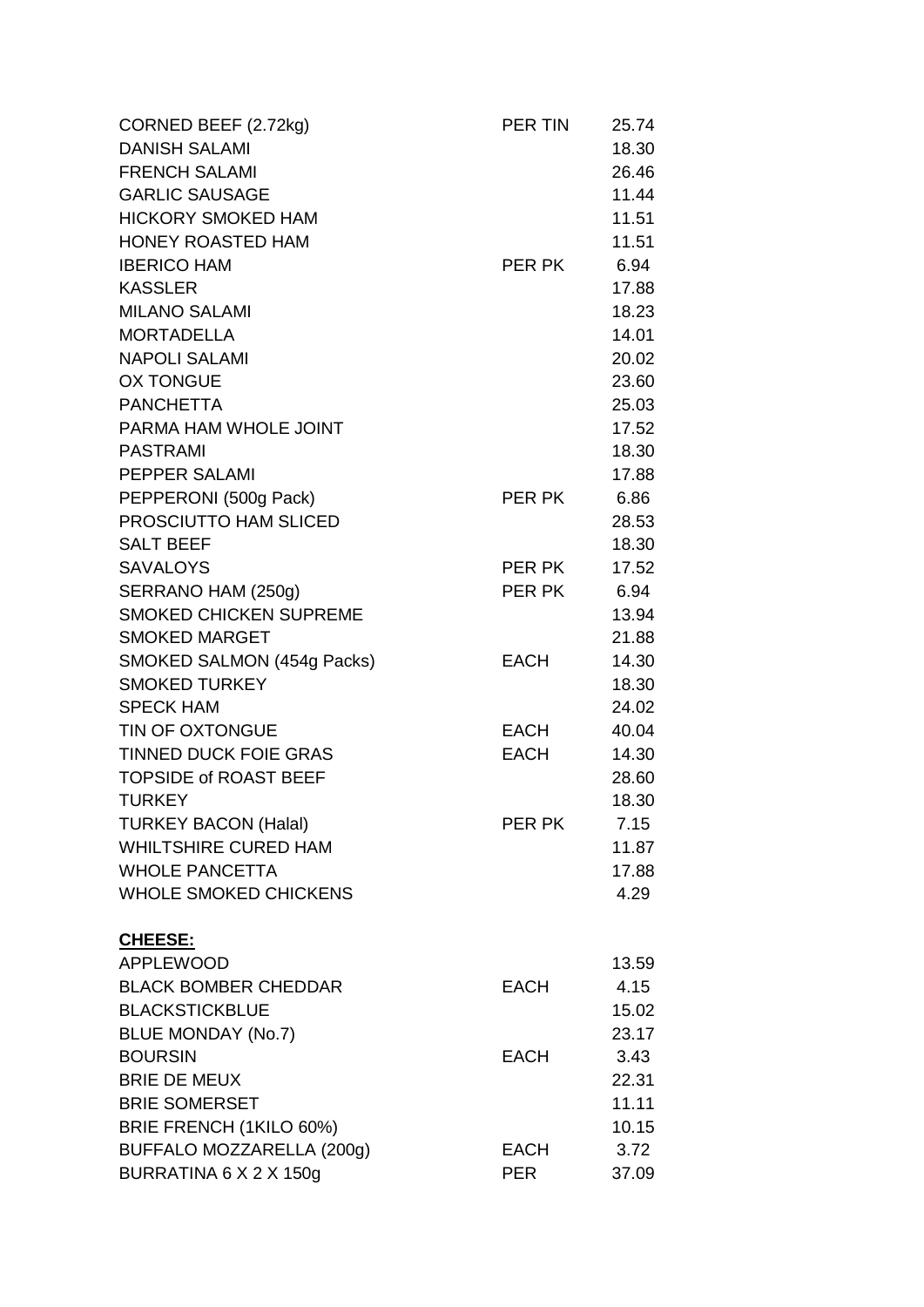|                                   |     | <b>CASE</b> |       |
|-----------------------------------|-----|-------------|-------|
| <b>BURRATA 150g</b>               |     | <b>EACH</b> | 3.10  |
| <b>CABOC</b>                      |     | <b>EACH</b> | 3.86  |
| <b>CAERPHILLY FARMHOUSE</b>       |     |             | 18.45 |
| <b>CAMBAZOLA</b>                  |     |             | 16.99 |
| <b>CAMEMBERT (RUSTIQUE 1KILO)</b> |     | <b>EACH</b> | 18.45 |
| CAMEMBERT(RUSTIQUE 250G)          |     |             | 5.12  |
| <b>CASHEL BLUE</b>                |     |             | 17.45 |
| <b>CHAUMES</b>                    |     | 2kg         | 46.83 |
| <b>CHEDDAR BLOCK MATT</b>         | 5Kg |             | 7.29  |
| CHEDDAR GRATED (2 KILO)           |     | <b>EACH</b> | 18.30 |
| <b>CHEDDAR MATURE SLICED</b>      |     | <b>EACH</b> | 8.79  |
| <b>CHEDDAR MILD BLOCK</b>         | 5Kg |             | 6.44  |
| <b>CHEDDAR MONTGOMERY</b>         |     |             | 22.88 |
| <b>CHEDDAR QUICKES</b>            |     |             | 16.82 |
| CHEVRE (1 KILO)                   |     | EACH        | 15.56 |
| CHEVRE MELUSINE (200g)            |     | <b>EACH</b> | 3.07  |
| <b>CLOTTED CREAM</b>              |     | <b>EACH</b> | 13.01 |
| <b>COMTE</b>                      |     |             | 20.74 |
| <b>CORNISH YARG</b>               |     |             | 17.52 |
| <b>COTSWOLD</b>                   |     |             | 13.94 |
| <b>COTTAGE CHEESE 2KG</b>         |     | <b>EACH</b> | 7.87  |
| <b>CREAM CHEESE 1KILO</b>         |     | <b>EACH</b> | 8.58  |
| CRÈME FRAICHE (180g)              |     | EACH        | 1.57  |
| <b>CREME FRAICHE 1LT</b>          |     | <b>EACH</b> | 7.69  |
| <b>CRÈME FRAICHE 2LT</b>          |     | <b>EACH</b> | 10.94 |
|                                   |     | <b>PER</b>  |       |
| CROTTINS (12 x 60g)               |     | <b>PACK</b> | 24.31 |
| <b>CURD</b>                       |     |             | 18.96 |
| DANISH BLUE (3.1kg)               |     | <b>EACH</b> | 31.46 |
| DANISH BLUE INDIVIUAL (180g)      |     | <b>EACH</b> | 1.43  |
| <b>DOLCELATTE</b>                 |     |             | 17.88 |
| DOUBLE GLOUCESTER (200g)          |     | <b>EACH</b> | 2.57  |
| <b>EDAM</b>                       |     |             | 10.15 |
| <b>EMMENTAL (GRATED 1 KILO)</b>   |     | EACH        | 23.24 |
| <b>EMMENTAL (SWISS)</b>           |     |             | 20.88 |
| <b>EMMENTAL SLICED</b>            |     | <b>EACH</b> | 8.58  |
| <b>ENGLISH BRIE</b>               |     |             | 9.30  |
| <b>EPOISSE</b>                    |     | EACH        | 10.58 |
| FETA (900g)                       |     | <b>EACH</b> | 11.47 |
| FETA (PACKETS)                    |     | <b>EACH</b> | 2.72  |
| FETA (TINS 500g)                  |     |             | 4.86  |
| <b>FONTINA</b>                    |     | EACH        | 12.73 |
| <b>FROMAGE FRAISE 1 KILO</b>      |     |             | 4.65  |
| <b>GOATS PYRAMID ASH</b>          |     | <b>EACH</b> | 7.79  |
| <b>GOATS RAGSTONE</b>             |     | <b>EACH</b> | 9.72  |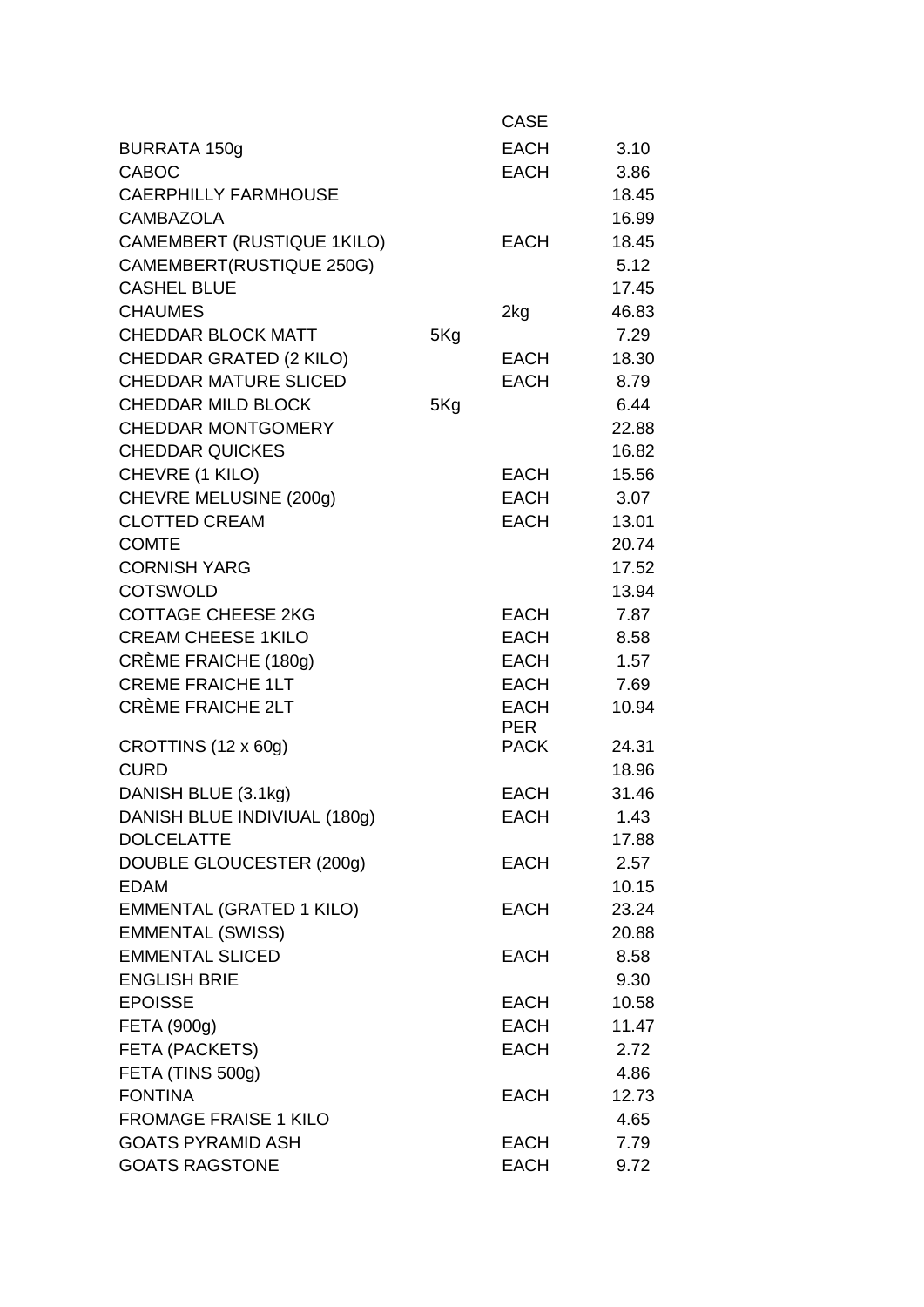| <b>GOATS SOFT (Chereoux)</b> | <b>EACH</b> | 3.58  |
|------------------------------|-------------|-------|
| <b>GOATS ROSEARY (Soft)</b>  | <b>EACH</b> | 7.87  |
| <b>GOLDEN CROSS GOATS</b>    | <b>EACH</b> | 8.98  |
| <b>GORG &amp; MASC TORTA</b> |             | 12.01 |
| <b>GORGONZOLA</b>            |             | 14.14 |
| <b>GOUDA</b>                 | 2kg         | 13.94 |
| <b>GREEK YOGHURT 1K</b>      | <b>EACH</b> | 5.23  |
| <b>GRUYERE (SWISS)</b>       |             | 25.60 |
| <b>GRUYERE SLICED</b>        | 2kg         | 64.35 |
| <b>GRUYERE GRATED</b>        | <b>EACH</b> | 61.98 |
| <b>HALOUMI</b>               | <b>EACH</b> | 3.43  |
| <b>JARLSBERG</b>             |             | 18.09 |
| <b>KERN CORNISH</b>          |             | 25.03 |
| LANCASHIRE (MATURE)          |             | 28.60 |
| LANCASHIRE BOMBER (450-499g) | EACH        | 10.37 |
| LIVEROT (250g)               | <b>EACH</b> | 6.44  |
| <b>MANCHEGO</b>              |             | 21.31 |
| <b>MASCARPONE (2 KILO)</b>   | EACH        | 17.57 |
| MASCARPONE (250g)            | EACH        | 2.90  |
| MASCARPONE (500g)            | <b>EACH</b> | 5.58  |
| MONT D'OR                    | EACH        | 11.15 |
| <b>MONTERAY JACK SLICED</b>  |             | 11.15 |
| <b>MONTGOMERY CHEDDAR</b>    |             | 22.88 |
| <b>MORBIER</b>               |             | 16.45 |
| MOZZARELLA (1 KILO)          | EACH        | 11.80 |
| MOZZARELLA BOCCOCINI         | EACH        | 8.75  |
| MOZZARELLA GRATED 2KG        | EACH        | 15.23 |
| <b>MOZZARELLA IND</b>        | EACH        | 1.72  |
| MOZZARELLA SMOKED            | EACH        | 4.43  |
| MUNSTER (200 GRMS)           | <b>EACH</b> | 6.36  |
| <b>PANEER</b>                | <b>EACH</b> | 2.22  |
| PARMESAN (REGANO)            |             | 30.75 |
| <b>PARMESAN GRATED 1K</b>    | EACH        | 19.63 |
| PARMESAN SHAVED 1K           | EACH        | 30.97 |
| PECORINO (ROMANO)            |             | 22.67 |
| PHILADELPHIA (PACKETS)       | EACH        | 3.29  |
| PHILADELPHIA 1.65K           | <b>EACH</b> | 22.59 |
| PONT LEVEQUE (360g)          | EACH        | 6.01  |
| PORT SALUT                   |             | 19.31 |
| <b>PORTER</b>                |             | 11.37 |
| QUINCHE JELLY                | <b>EACH</b> | 12.16 |
| <b>RACLETTE</b>              |             | 15.73 |
| <b>RAGSTONE GOATS</b>        | EACH        | 8.58  |
| <b>REBLECHON GAUGRY 250g</b> | EACH        | 5.58  |
| <b>RED DEVIL</b>             | <b>EACH</b> | 4.29  |
| RED LEICESTER FARMHOUSE      |             | 20.02 |